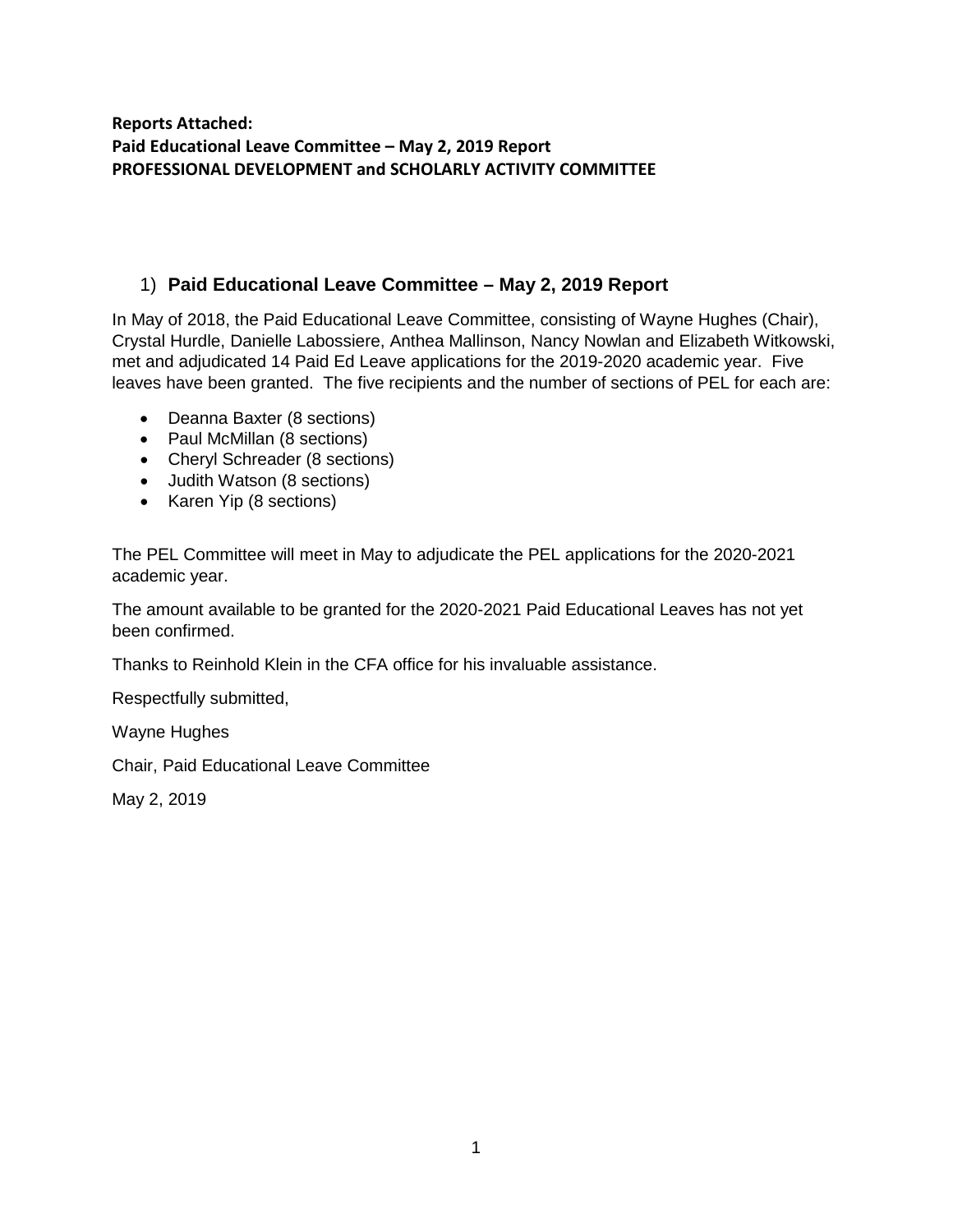# **2) PROFESSIONAL DEVELOPMENT and SCHOLARLY ACTIVITY COMMITTEE**

## **FEDERATION of POST SECONDARY EDUCATORS**

#### **Committee Meetings – Nov 2018 and Feb 2019**

As chair of the Capilano Faculty Professional Development Committee, I attend the twice yearly Federation PDSA Committee meetings.

- **1.** There were common issues in the reports given by committee members from around the province at this year's FPSE meetings:
	- Some reps reported having run out of PD money in the past fiscal year. There was discussion about different fund administrations: ensuring every member's allocation is available/personal PD account versus pooling all allocations and distributing as requests come in.
	- There was variation among locals with respect to covering class teaching when away for approved PD activity: some employers won't pay for a replacement and expect members to find their own from among fellow regular faculty.
	- Many reps reported improved access to PD for sessional faculty through a variety of changes: creating separate fund for sessional faculty, allowing sessional faculty to apply for PD while on contract and reimbursing them when/if they return on another contract, etc. However, even with this improvement, barriers remain: some sessional faculty teach every term without a break, and so may not have time to use PD funds even when they are available; the delay between paying for a PD activity and being reimbursed, etc.
	- Administration continues to chip away at faculty control over PD by implementing rules or practices that add layers of authority, PD committees chaired by administrators who unduly influence members, faculty encouraged to use PD funds for everything, moving control of on-campus PD offerings from faculty to administrator-run centres for teaching and learning (or some version thereof), increased reporting and oversight requirements, etc.
- **2.** The committee sent a motion to FPSE's Presidents Council last spring in regards to **workload and working conditions concerns arising from the lack of supports for international students and teachers of international students**. The motion encourages locals to make this a bargaining issue.

This issue has been added to the work plan for the Education Policy Committee. FPSE advocacy will include a public event for the fall focussed on this issue.

- **3.** The PDSA committee's work plan includes **working together with the Decolonization, Reconciliation, and Indigenization Committee** to better understand and prepare for the implications of DRI for professional development. The DRISC is FPSE's newest standing committee and is engaged in building the foundations necessary for it to meet its mandate.
- **4.** Among the items Sean Parkinson, FPSE's liaison to our committee, reported on was the **issue of secondary scales**, an important issue at the Common Bargaining table. Sean reported that the employer, PSEA, "has limited interest in the issue of Secondary Scales [and] insists it be at a common table, be only for the signatories, and be funded within the